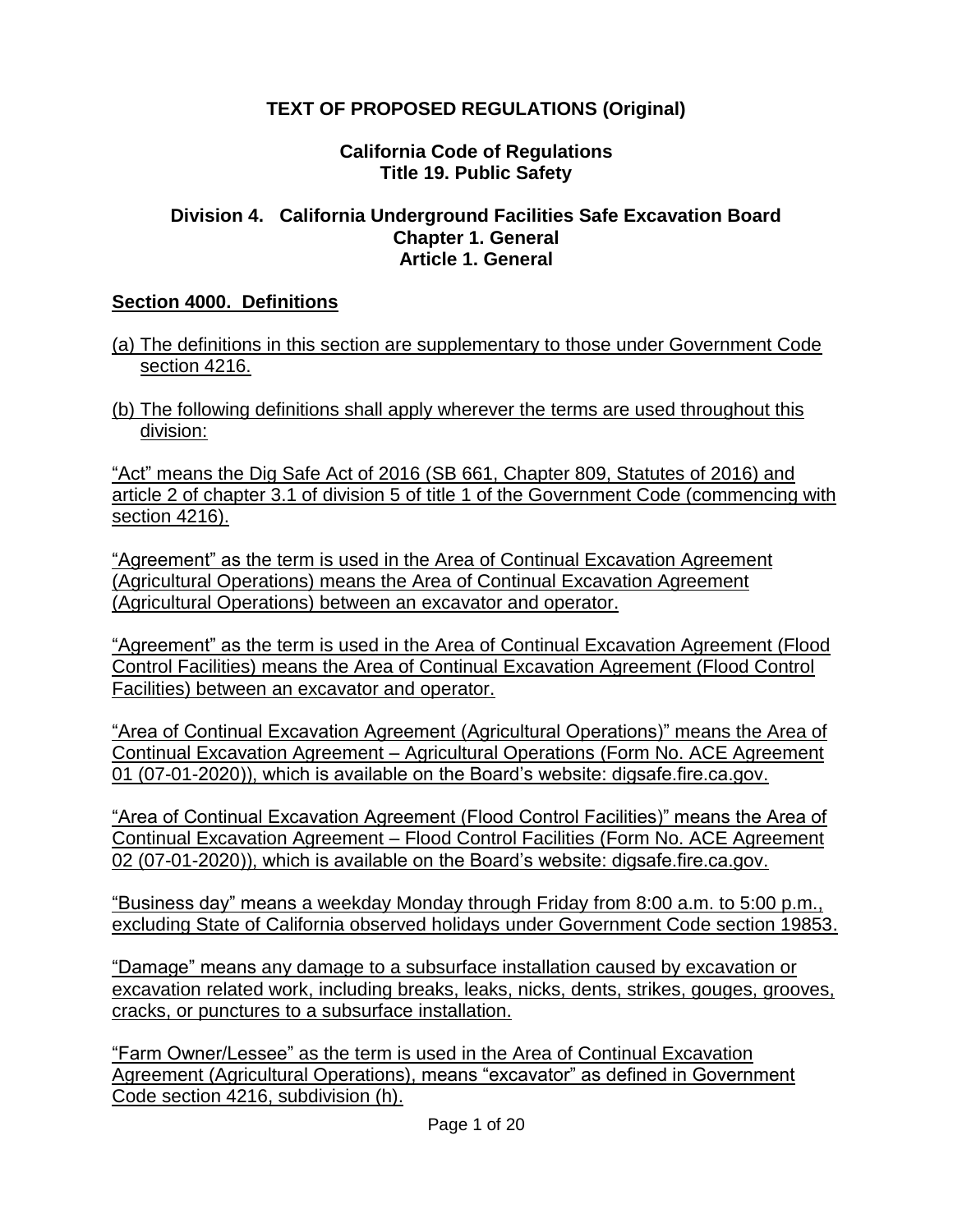"Flood control facility" means an engineered basin operated by a state or local agency, used for the temporary slowing and storing of storm water runoff and for which regular removal of debris is required.

"Investigator" means an investigator under the California Underground Facilities Safe Excavation Board.

"One-call center" as the term is used in the Area of Continual Excavation Agreement (Agricultural Operations) and the Area of Continual Excavation Agreement (Flood Control Facilities) means "regional notification center" as defined in Government Code section 4216, subdivision (q).

"Record" means records related, pertaining, or relevant to any damage or probable violation of the Act or this division. Such "records" include any document, email, photograph, electronic recording, map, drawing including computer-aided designs, film, microfiche, tape, disc, flash drive, book, log, journal, global positioning system ("GPS") coordinates, design plan, ticket, previous incident documentation, soil sample, writing as defined in Evidence Code section 250, or any other tangible or intangible material of any kind.

"Respondent" means the excavator or operator who has been issued a notice of probable violation.

"Staff" means the staff of the California Underground Facilities Safe Excavation Board.

"Utility" as the term is used in the Area of Continual Excavation Agreement (Agricultural Operations), means "high priority subsurface installation" as defined in Government Code section 4216, subdivision (j).

"Utility Owner" as the term is used in the Area of Continual Excavation Agreement (Agricultural Operations), means "operator" as defined in Government Code section 4216, subdivision (o).

NOTE: Authority cited: Section 4216.22, Government Code. Reference: Sections 4216 and 19853, Government Code; Section 250, Evidence Code.

# **Section 4002. Incorporated References**

(a) The following forms, in the format developed by the California Underground Facilities Safe Excavation Board, are incorporated by reference and available on the Board's website: https://digsafe.fire.ca.gov:

(1) Area of Continual Excavation Agreement – Agricultural Operations (Form No. ACE Agreement 01 (07-01-2020)); and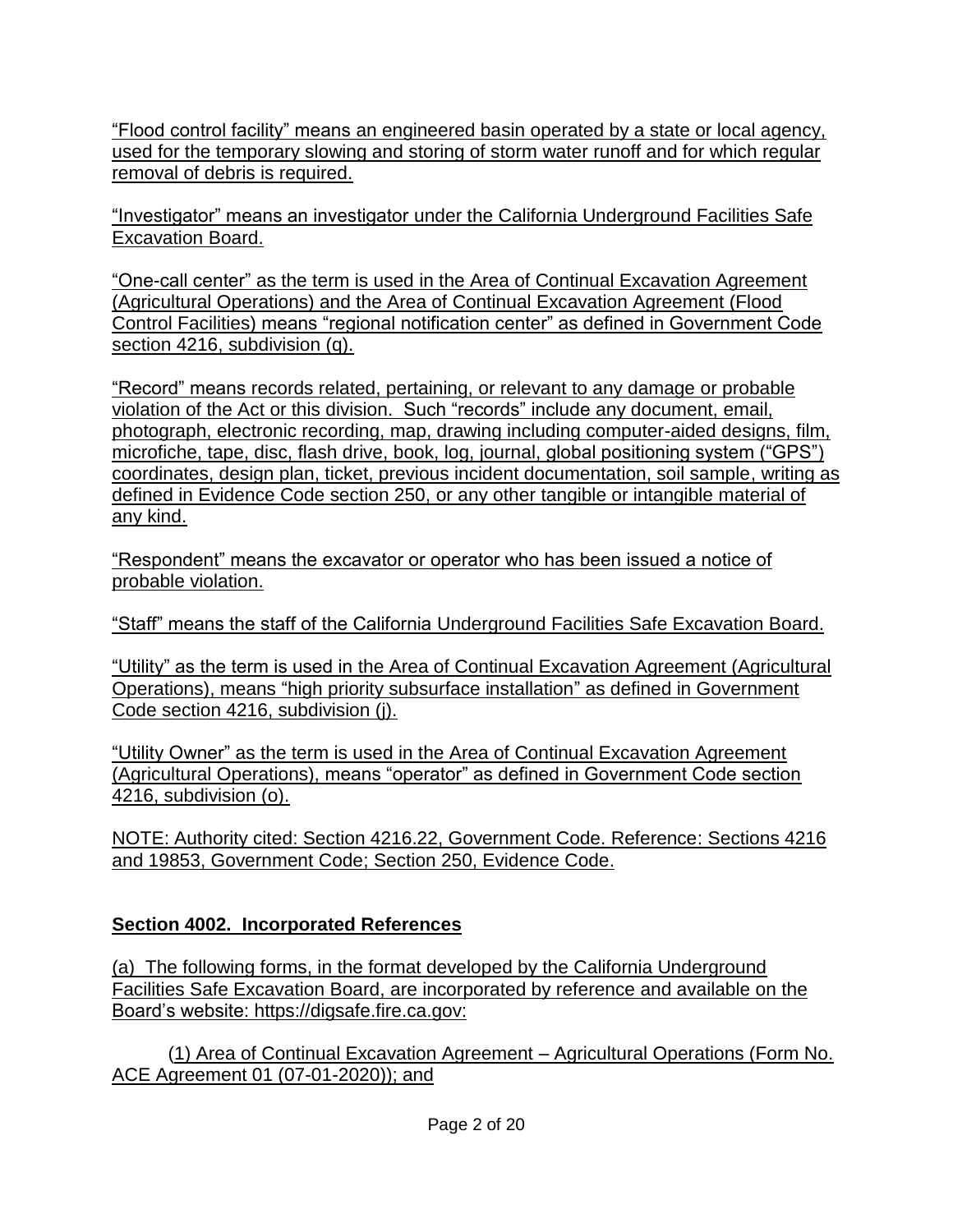(2) Area of Continual Excavation Agreement – Flood Control Facilities (Form No. ACE Agreement 02 (07-01-2020)).

NOTE: Authority cited: Section 4216.22, Government Code. Reference: Section 4216.22 Government Code.

#### **Section 4003. Valid and Current Contact Information for Members of Regional Notification Centers**

- (a) Members of regional notification centers shall maintain valid and current contact information, including phone number, email, and address, with the appropriate regional notification center, and shall promptly inform the appropriate regional notification center of any changes to the contact information.
- (b) Regional notification centers shall provide updated contact information for their members to the Board upon request by the Board.

NOTE: Authority cited: Section 4216.22, Government Code. Reference: Sections 4216.1 and 4216.12, Government Code.

#### **Chapter 2. Investigation Article 1. Damage Notification**

## **Section 4100. Damage Notification by Excavators**

- (a) Immediately after calling 911 emergency services or other emergency responders as necessary, and in no event longer than 2 hours after the excavator's knowledge of the damage, the excavator shall notify the appropriate regional notification center of any of the following types of damages:
	- (1) Damage to natural gas or hazardous liquid pipeline subsurface installation whether or not the damage results in the escape of any flammable, toxic, or corrosive gas or liquid.
	- (2) Damage to high priority subsurface installation of any kind.
	- (3) Damage causing injury that requires treatment at a facility that provides medical services, such as a clinic as defined under Health and Safety Code section 1200 or a health facility defined under Health and Safety Code section 1250.
	- (4) Damage causing fatality.
- (b) The excavator shall notify the appropriate regional notification center of the damage through the regional notification center's website or mobile application, as available,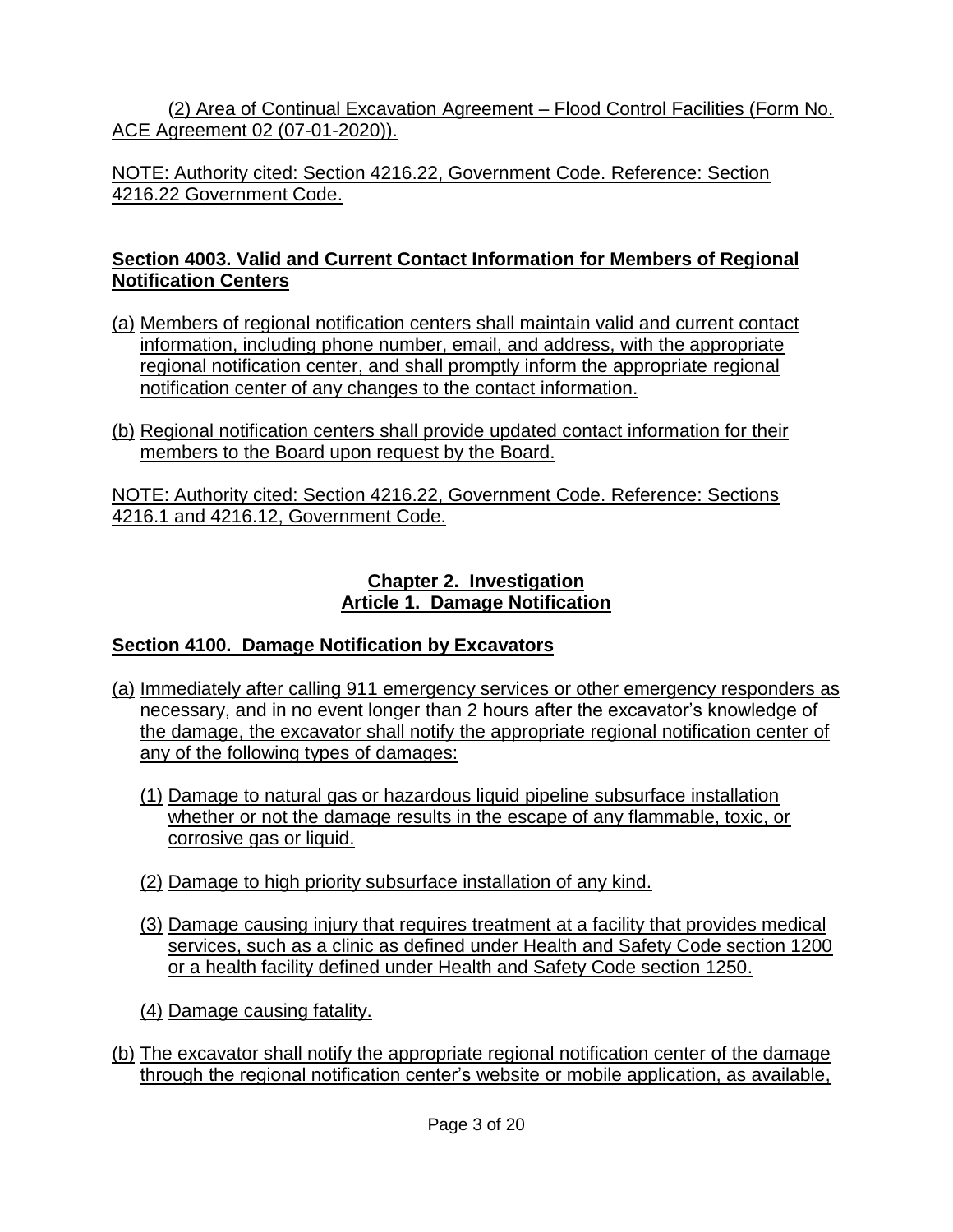or by phone. The notification shall include the following, as may be known to the excavator at the time of notification:

(1) Excavator's contact information.

- (2) Location of the damage.
- (3) Type of subsurface installation.
- (4) Approximate date and time the damage occurred.
- (5) Any injury or fatality.
- (6) Whether damage caused fire or evacuation.
- (7)Type of excavation equipment or tool used by the excavator when the damage occurred or when the excavator discovered the damage.
- (c) Regional notification centers shall transmit the notification by email, phone, or other method as may be provided on the Board's website (digsafe.fire.ca.gov), to the Board immediately, but not longer than 1 hour, after the regional notification center's receipt of the notification.

NOTE: Authority cited: Section 4216.22, Government Code. Reference: Sections 4216.4, 4216.6, 4216.12, and 4216.19, Government Code; Sections 1200 and 1250, Health and Safety Code.

#### **Chapter 2. Investigation Article 2. Investigators**

## **Section 4150. Investigators**

- (a) Investigators are authorized to investigate any damage, probable violation of the Act or this division, reports of incident events as defined in Government Code section 4216.6, subdivision (h)(1), and complaints of damage or probable violation of the Act or this division.
- (b) Investigators are delegated the powers conferred on the Board under article 2 of chapter 2, part 1, division 3, title 2 of the Government Code (commencing with section 11180). Investigators are authorized to pursue any other investigatory or discovery power authorized under the laws of the State of California, such as inspection warrants under Code of Civil Procedure section 1822.51.
- (c) Investigators may interview witnesses and obtain statements, declarations, verifications, certificates, oaths, or affidavits under penalty of perjury pursuant to Code of Civil Procedure section 2015.5.
- (d) Investigators may issue notices of probable violation and information letters. An information letter may include safe excavation education and training opportunities, and information on the Act or this division.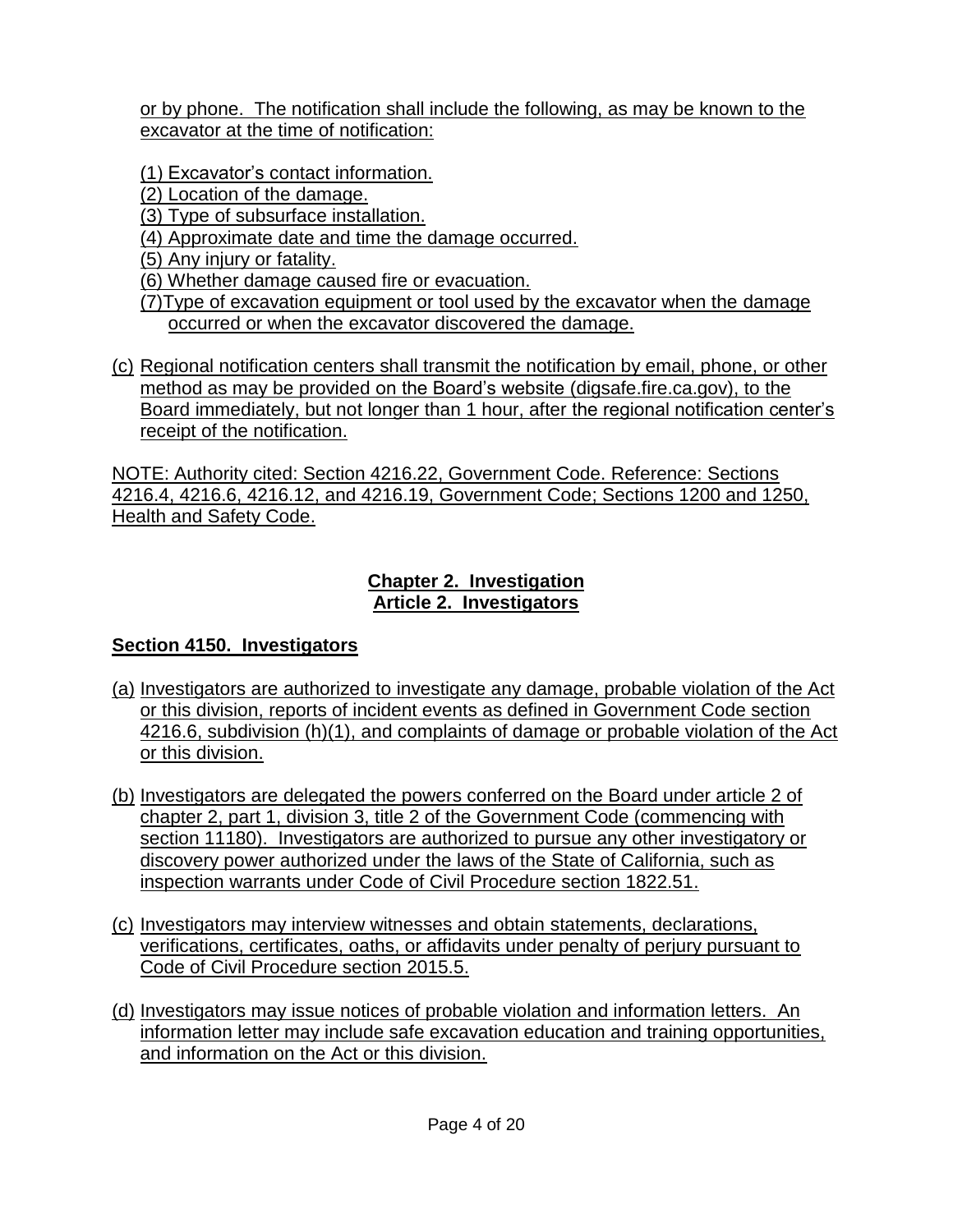NOTE: Authority cited: Section 4216.22, Government Code. Reference: Sections 4216.6, 4216.12, 4216.19, and 11180-11191, Government Code; Sections 1822.51 and 2015.5, Code of Civil Procedure.

## **Section 4151. Evidence Collected by Investigators**

- (a) Investigators may inspect, examine, gather, and maintain records.
- (b) Upon an investigator's request, excavators and operators shall provide access to sites and facilities, and any records. Excavators and operators shall remove objects, such as barricades and plates, at or near the site of the damage to facilitate the investigation.
- (c) Any excavator or operator who obstructs an investigation by taking actions that were known or reasonably should have been known to prevent, hinder, or impede an investigation is subject to sanctions under the Act and this division.

NOTE: Authority cited: Section 4216.22, Government Code. Reference: Sections 4216.6, 4216.12, 4216.19, and 11180-11191, Government Code; Sections 1822.51 and 2015.5, Code of Civil Procedure.

#### **Chapter 3. Enforcement Article 1. Sanctions**

# **Section 4200. Categories of Sanctions**

- (a) Violation of the Act or this division is subject to any of or a combination of any of the following sanctions:
	- (1) Order for corrective action, such as completion of relevant education or training courses; facility or equipment repair, testing, or replacement; and changes to operational or management procedures or processes, including updates to Geographic Information Systems ("GIS") data.
	- (2) Monetary penalty up to the maximum amounts under Government Code section 4216.6, subdivision (a).
- (b) This section does not limit or bar any other or additional sanctions that may be issued under the authority of the Registrar of Contractors of the Contractors State License Board, the Public Utilities Commission, or the Office of the State Fire Marshal.

NOTE: Authority cited: Section 4216.22, Government Code. Reference: Sections 4216.6, 4216.12, and 4216.19, Government Code.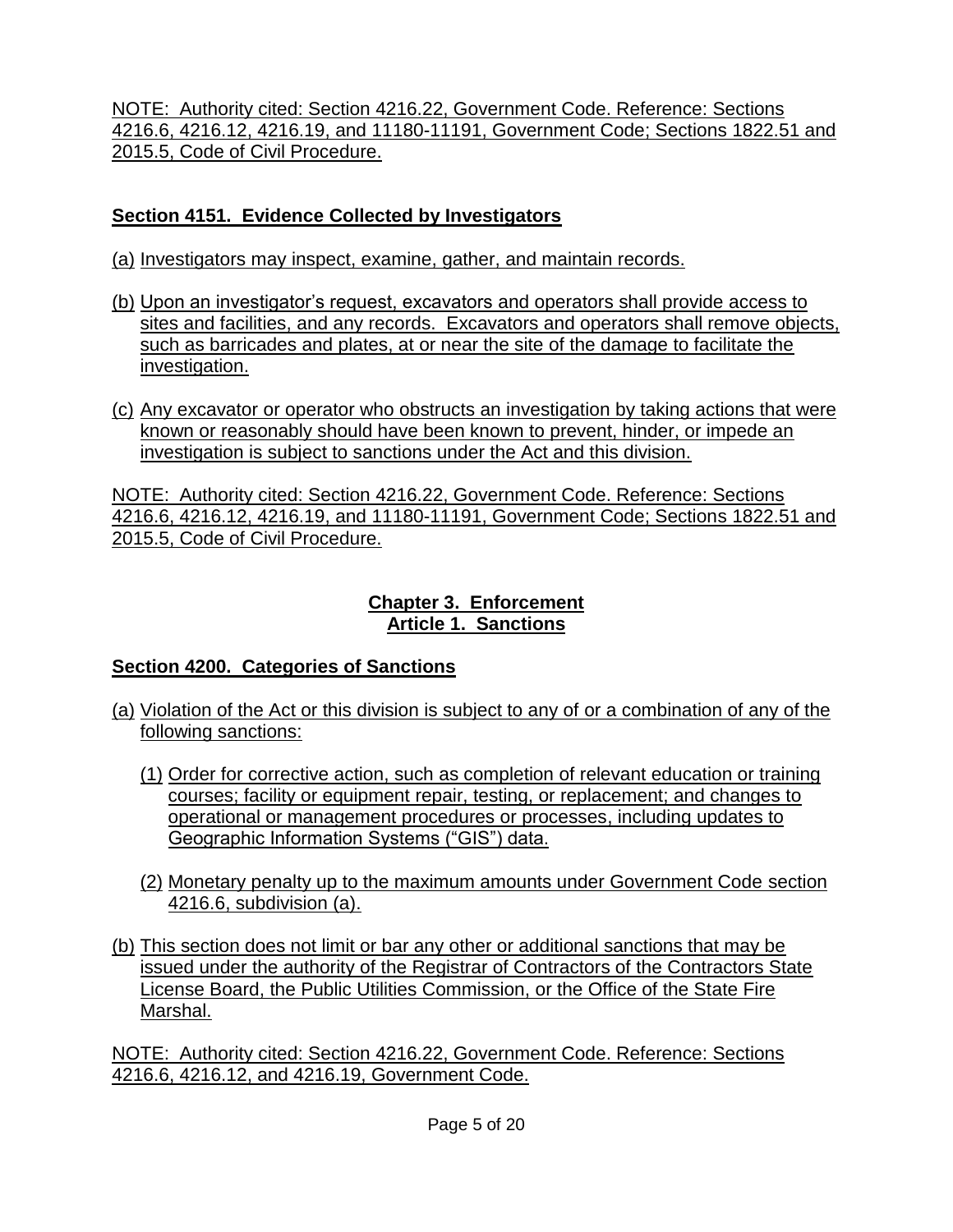## **Section 4201. Considerations to Assess Sanctions**

- (a) All of the following shall be considered to determine whether to assess a sanction for a violation of the Act or this division, and if so, the appropriate sanction for the violation:
	- (1) Type of violation and its gravity, such as risk of or actual injury, death, or environment or property damage.
	- (2) Degree of culpability, which may be measured in part by whether there were intervening acts or omissions by other persons.
	- (3) Respondent's history of violations.
	- (4) Respondent's history of work conducted without violations.
	- (5) Efforts taken by the respondent to prevent the violation and, once the violation occurred, the efforts taken to mitigate the safety consequences of the violation.
- (b) Any of the following may be considered to determine whether to assess a sanction for a violation of the Act or this division, and if so, the appropriate sanction for the violation:
	- (1) Respondent notified the appropriate regional notification center, the Board, or other state agency with jurisdiction over the respondent under Government Code section 4216.6, if possible, of the violation immediately after detecting it and before the respective state agency learned of it by other means. This consideration does not apply when the respondent is required to report violations related to damages that must be reported under section 4100, or violations under any other law to the appropriate regional notification center, the Board, or other state agency with jurisdiction over the respondent under Government Code section 4216.6.
	- (2) Cooperation with state agencies during the investigation.
	- (3) Appropriateness of the sanction to the size of the business of the respondent, including any effect on the respondent's ability to continue doing business.
	- (4) Economic benefit gained from the violation without any reduction because of subsequent costs.
	- (5) Respondent had received one or more information letters from a Board investigator.
	- (6) Other factors in consideration of the facts, evidence, and violation.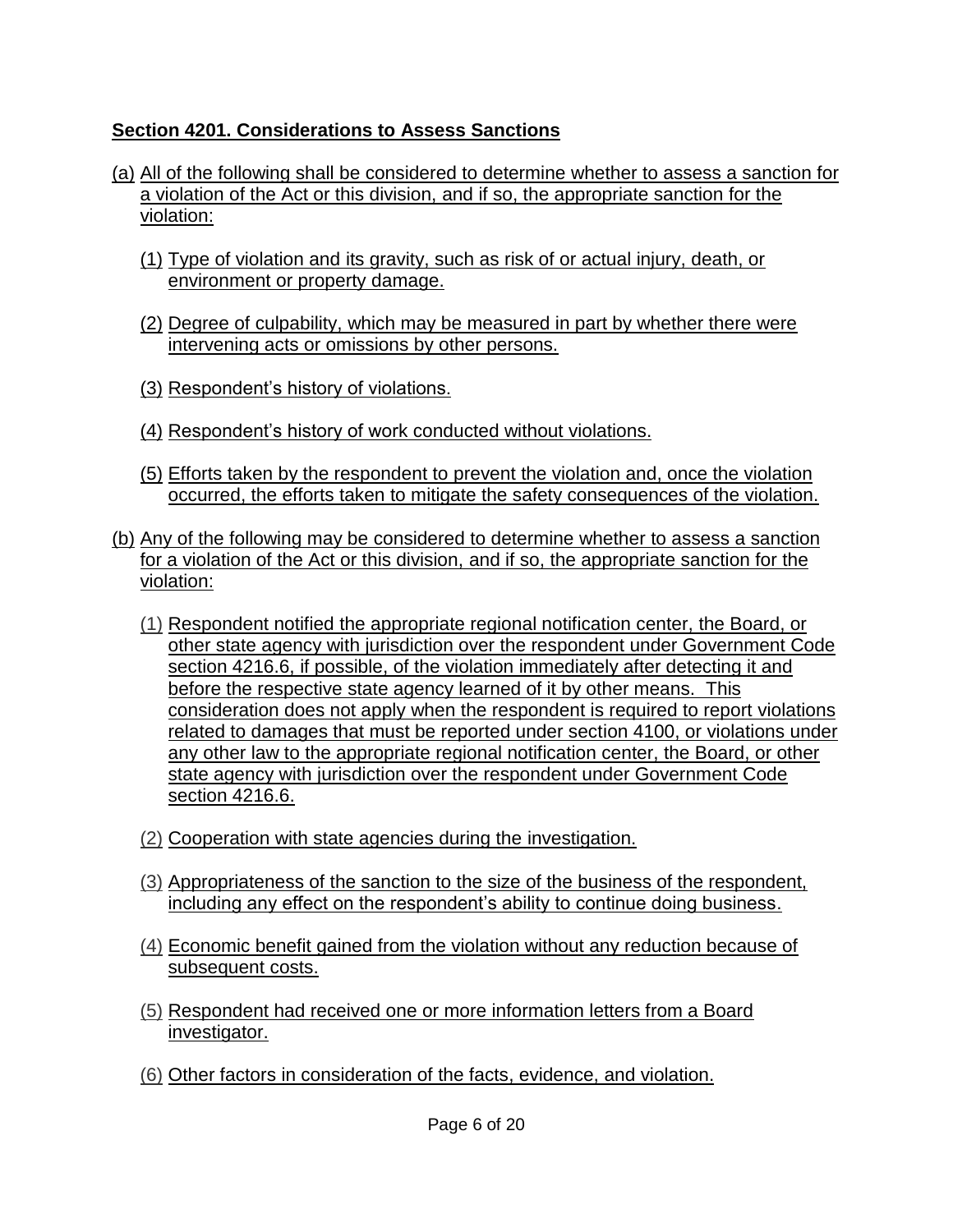- (c) Any of the following may be considered to issue an order for corrective action instead of monetary penalty:
	- (1) Respondent is willing and able to comply with an order for corrective action.
	- (2) Respondent notified the appropriate regional notification center, the Board, or other state agency with jurisdiction over the respondent under Government Code section 4216.6, if possible, of the violation immediately after detecting it and before the state agency or the Board learned of it by other means. This consideration does not apply when the respondent is required to report violations related to damages that must be reported under section 4100, or violations under any other law to the appropriate regional notification center, the Board, or other state agency with jurisdiction over the respondent under Government Code section 4216.6.
	- (3) Cooperation with state agencies during the investigation.
	- (4) Violation did not cause death or substantial injury, environment or property damage, or pose significant risk of death or substantial injury, or environment or property damage.
	- (5) Respondent did not act willfully or knowingly, which includes recklessly.
	- (6) Respondent does not have a history of the same or similar violations, and has not failed to comply with an order for corrective action.
	- (7) If the respondent has a history of engaging in excavation or excavation related work, the respondent has a history of conducting this work without a history of the same or similar violations.
	- (8) Respondent took immediate action upon discovery to mitigate the safety consequences of the violation.
	- (9) Other factors in consideration of the facts, evidence, and violation.
- (d) Monetary penalties may be assessed if the respondent fails to comply with an order for corrective action. Respondent shall provide the Board, or other state agency with jurisdiction over the respondent under Government Code section 4216.6, with access to respondent's records, sites, and facilities to verify compliance with an order for corrective action.

NOTE: Authority cited: Section 4216.22, Government Code. Reference: Sections 4216.6, 4216.12, and 4216.19, Government Code.

> **Chapter 3. Enforcement Article 2. Enforcement of Violations**

> > Page 7 of 20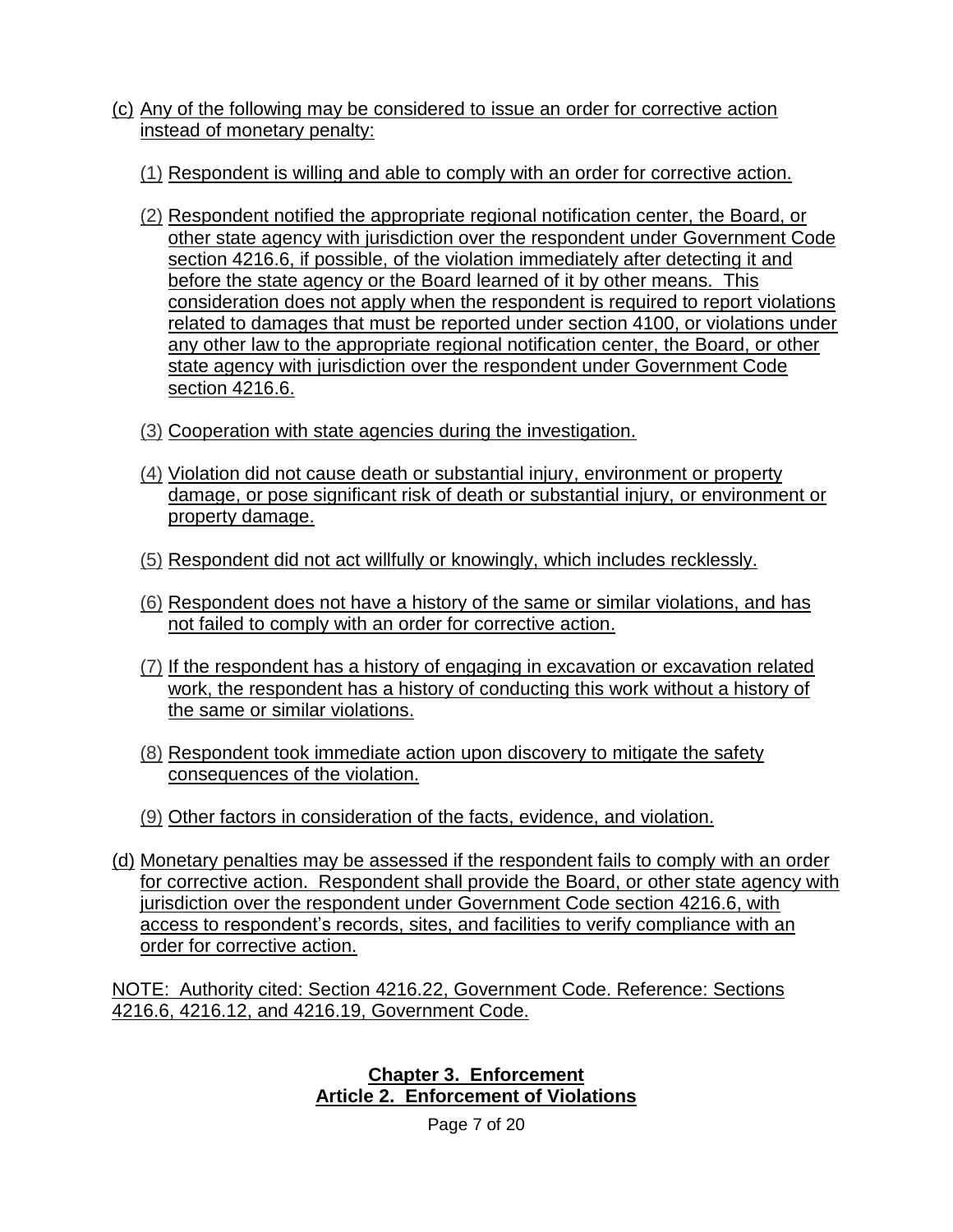## **Section 4250. Effective Date for Enforcement by the Board**

Beginning July 1, 2020, the Board shall enforce the Act and this division on persons under the jurisdiction of the Board pursuant to Government Code section 4216.6, subdivision (e).

NOTE: Authority cited: Section 4216.22, Government Code. Reference: Sections 4216.6, 4216.12, and 4216.19, Government Code.

## **Section 4251. Notice of Probable Violation**

- (a) Based on the results of an investigation, the Board may issue a notice of probable violation of the Act or this division. A notice of probable violation shall include the following:
	- (1) Statute, regulation, or order that the respondent is alleged to have violated and a statement of the evidence upon which the allegation is based.
	- (2) Maximum amount of the penalty the respondent is subject to under the Act and this division.
	- (3) Amount of the penalty, if any.
	- (4) Corrective action, if any.
	- (5) Response options available to the respondent under section 4252.

NOTE: Authority cited: Section 4216.22, Government Code. Reference: Sections 4216.6, 4216.12, and 4216.19, Government Code.

## **Section 4252. Response Options to a Notice of Probable Violation**

- (a) If a penalty or corrective action is stated in a notice of probable violation, the respondent must respond by choosing one of the following options in writing, which must be received by the Board within 30 business days of the date of the notice of probable violation:
	- (1) Respondent may choose not to contest the allegation, penalty (if any), and corrective action (if any).
		- (A) If the respondent is under the jurisdiction of the Board pursuant to Government Code section 4216.6, subdivision (e), the respondent shall pay any penalty and complete any corrective action, in accordance with section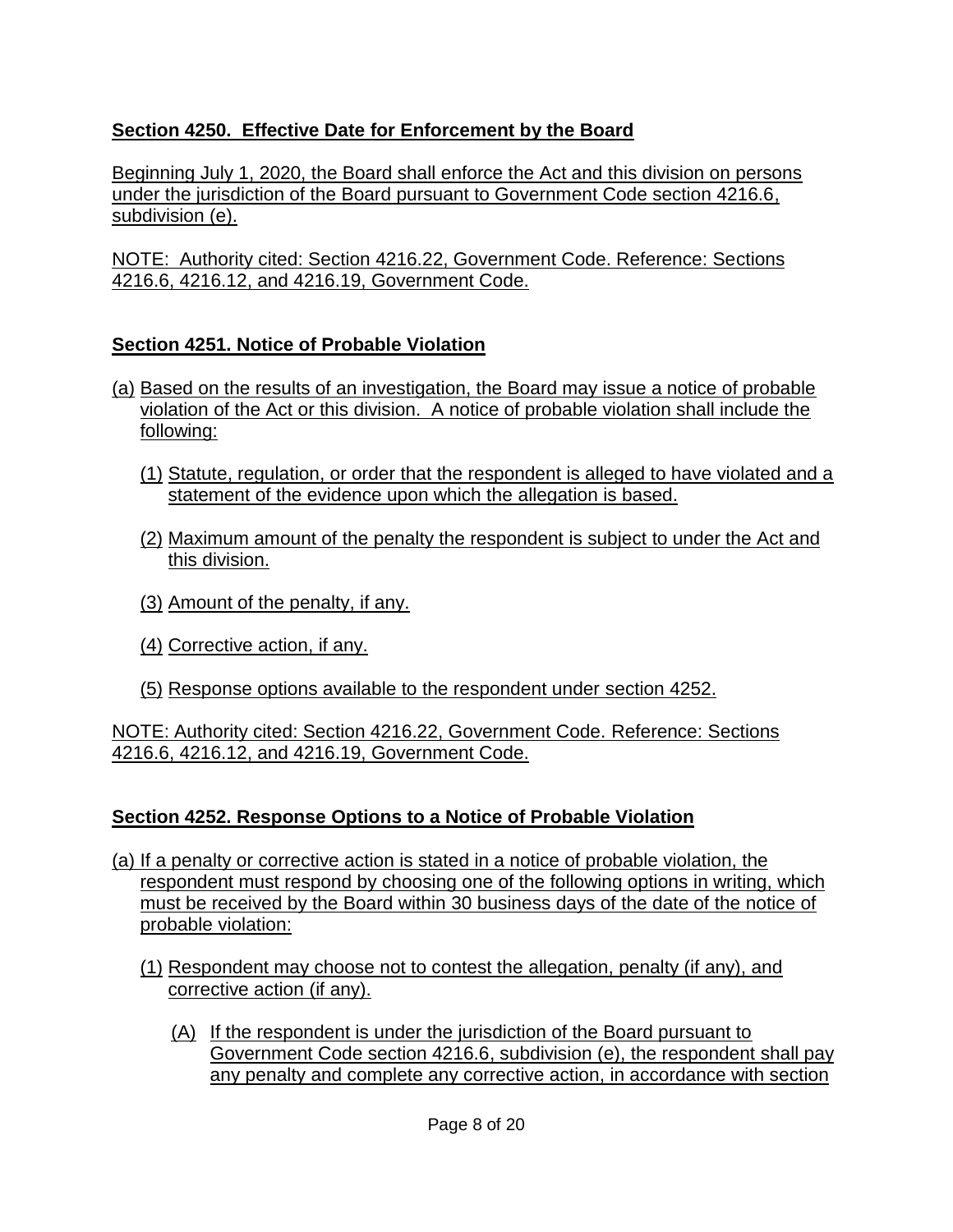4256, as may be provided in the notice of probable violation and ordered by the Board.

- (B) If, pursuant to Government Code section 4216.6, subdivision (c), the respondent is under the jurisdiction of the Registrar of Contractors of the Contractors State License Board, the Public Utilities Commission, or the Office of the State Fire Marshal, the Board may recommend enforcement by the proper state agency.
- (2) (A) Respondent may submit a written explanation and other records the respondent believes may warrant modification or elimination of the penalty or corrective action for the Board's consideration at a public meeting held in accordance with the Bagley-Keene Open Meeting Act (Government Code section 11120 et seq.).
	- (i) Respondent must provide a minimum of one original and 12 copies of the original written response to staff, or submit the written response electronically as provided on the Board's website: digsafe.fire.ca.gov. The written response must not exceed 10 pages (excluding exhibits), must be on 8 1/2" x 11" white paper, double-spaced text lines, and minimum 11-point font text. The 10-page limit may be extended at respondent's request by the Chair or Vice-Chair of the Board, depending on the complexity of the facts and evidence. Respondent must submit such a request to staff within 5 business days of the date of the notice of probable violation, which shall include the basis for the request. Staff shall notify respondent of the Chair's or Vice-Chair's decision within 10 business days of receipt of respondent's request.
	- (ii) The public meeting shall be held no later than 60 business days from the date of the Board's receipt of respondent's request. If a quorum of the Board cannot be gathered at the public meeting, the Board may consider the matter at the next public meeting where a quorum is present. At that public meeting or thereafter, within 45 business days or at the next public meeting where a quorum of the Board is present, the Board shall adopt a written decision or recommendation, as applicable. The Board's decision is effective upon the adoption of the written decision or a later date as may be provided in the written decision.
	- (iii) If the respondent is under the jurisdiction of the Board pursuant to Government Code section 4216.6, subdivision (e), the respondent shall pay any penalty and complete any order for corrective action, in accordance with section 4256, that may be ordered by the Board.
	- $(iv)$  If, pursuant to Government Code section 4216.6, subdivision  $(c)$ , the respondent is under the jurisdiction of the Registrar of Contractors of the Contractors State License Board, the Public Utilities Commission, or the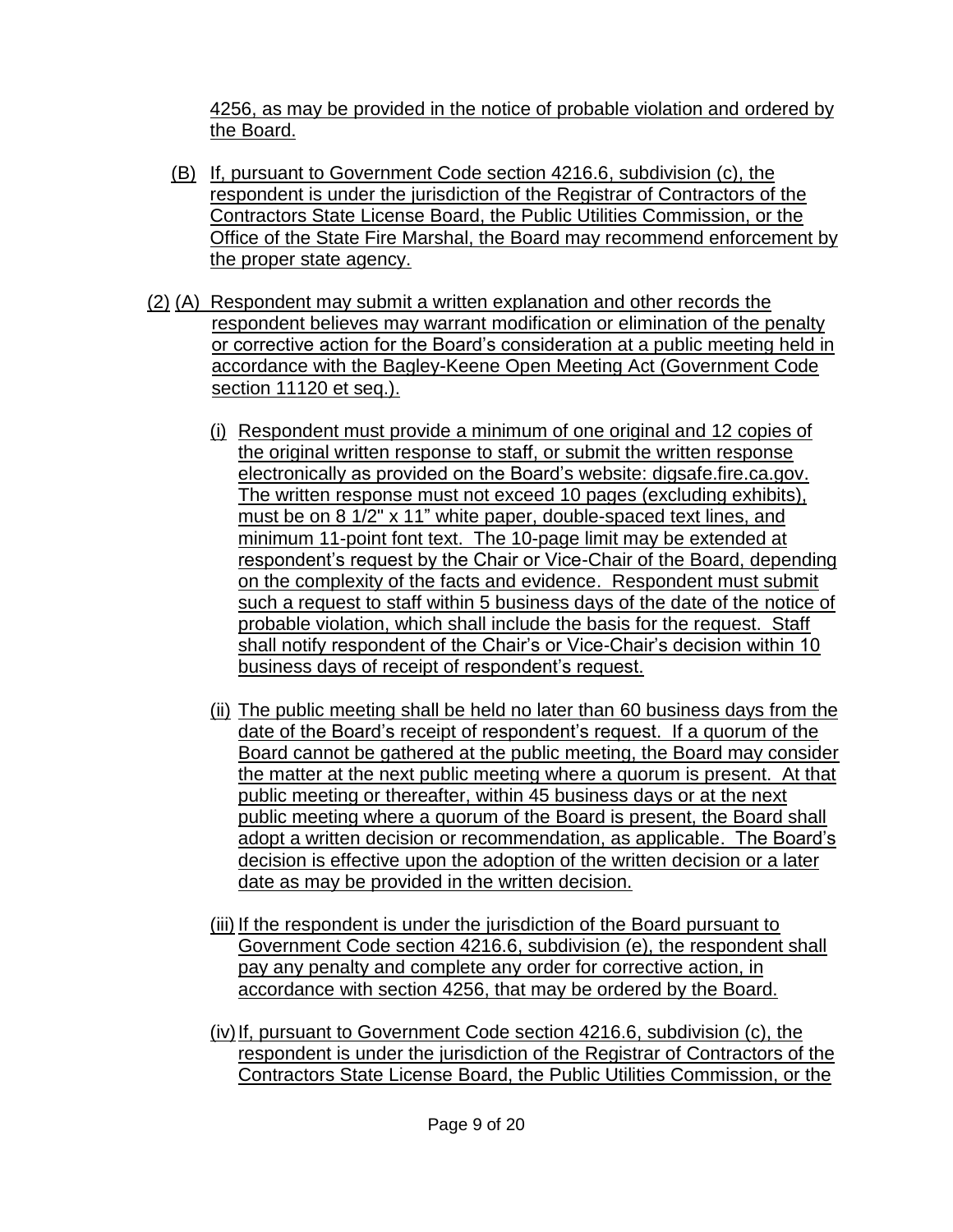Office of the State Fire Marshal, the Board may recommend enforcement by the proper state agency.

- (3) Respondent may request an informal hearing before the Board at a public meeting held in accordance with the Bagley-Keene Open Meeting Act (Government Code section 11120 et seq.), as provided in section 4253.
	- (A) If the respondent is under the jurisdiction of the Board pursuant to Government Code section 4216.6, subdivision (e), the respondent shall pay any penalty and complete any order for corrective action, in accordance with section 4256, that may be ordered by the Board.
	- (B) If, pursuant to Government Code section 4216.6, subdivision (c), the respondent is under the jurisdiction of the Registrar of Contractors of the Contractors State License Board, the Public Utilities Commission, or the Office of the State Fire Marshal, the Board may recommend enforcement by the proper state agency.
- (4) If the respondent is under the jurisdiction of the Board pursuant to Government Code section 4216.6, subdivision (e), the respondent may request a hearing before an Administrative Law Judge of the Office of Administrative Hearings, as provided in section 4254.
- (5) If, pursuant to Government Code section 4216.6, subdivision (c), the respondent is under the jurisdiction of the Registrar of Contractors of the Contractors State License Board, the Public Utilities Commission, or the Office of the State Fire Marshal, the respondent may contest the allegation, penalty (if any), or corrective action (if any) and request the Board to make a recommendation to the state entity with jurisdiction over the respondent.
- (b) The Board shall notify respondent of the date, time, and location of any public meeting or hearing under subdivision (a)(2) or (a)(3) at least 20 business days before the public meeting or hearing. The Board shall also notify respondent of any Board decision or recommendation within 2 business days of the Board's decision or recommendation.
- (c) Failure of the respondent to respond in accordance with this section constitutes a waiver of the respondent's right to contest the notice of probable violation, including allegation, penalty (if any), and corrective action (if any). The Board may, without further notice to the respondent, find facts to be as alleged in the notice of probable violation and issue a decision or recommendation to the proper state agency with jurisdiction over the respondent under Government Code section 4216.6, subdivision (c).

NOTE: Authority cited: Section 4216.22, Government Code. Reference: Sections 4216.6, 4216.12, 4216.19, 11120, 11400, and 11500, Government Code.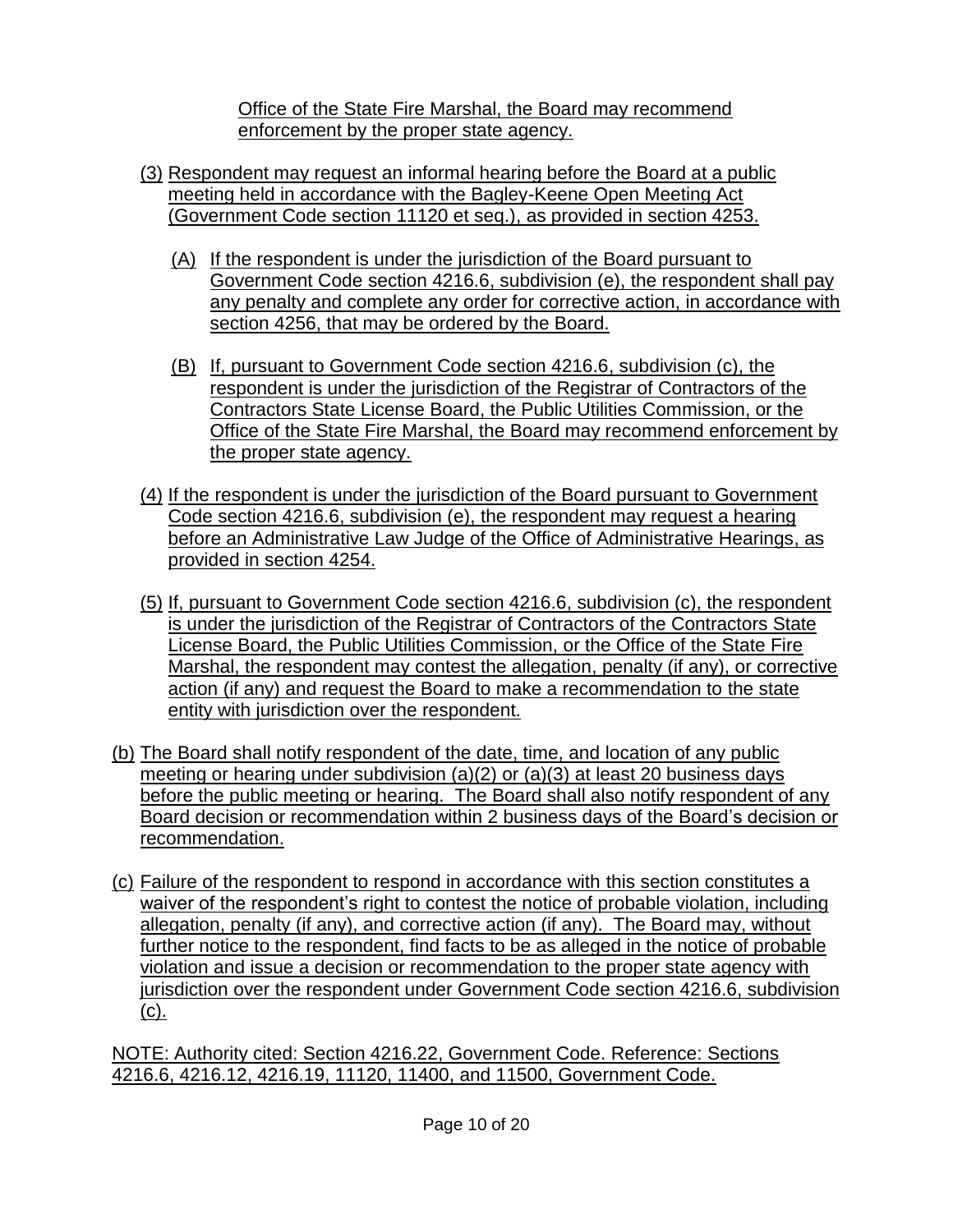## **Section 4253. Informal Hearing Before the Board**

- (a) An informal hearing before the Board shall be held at a public meeting within 60 business days of the Board's receipt of respondent's request.
	- (1) If a quorum of the Board cannot be gathered at the public meeting, the Board may consider the matter at the next public meeting where a quorum is present.
	- (2) If the notice of probable violation does not include any corrective action, the respondent may request staff to reschedule the hearing date to a date no later than 45 business days from the scheduled hearing date. Respondent must submit such a request in writing to staff no later than 15 business days before the scheduled hearing date. Staff may grant the request to reschedule the hearing only once if a quorum of the Board is available and only for good cause.
	- (3) At least 15 business days before the hearing, respondent may submit a written response and other records to the notice of probable violation that may support modification or elimination of the penalty or corrective action for the Board's consideration. Respondent must provide a minimum of one original and 12 copies of the original written response to staff, or submit the written response electronically as provided on the Board's website: digsafe.fire.ca.gov. The written response must not exceed 10 pages (excluding exhibits), must be on 8 1/2" x 11" white paper, double-spaced text lines, and minimum 11-point font text.
- (b) Rules relating to admission of evidence do not apply to the informal hearing. Nevertheless, at the Board's discretion, the Board may exclude evidence that is unduly repetitious, irrelevant, or reasonably unreliable.
- (c) The informal hearing shall proceed as follows.
	- (1) Staff may present the basis for the notice of probable violation. The Board may place time limitations, not less than 15 minutes, depending on the complexity of the facts and evidence to make such a presentation to the Board.
	- (2) After staff's presentation, the respondent may present respondent's reasons for contesting the allegation or reasons that may support a modification or elimination of the penalty or corrective action. The Board may place time limitations, not less than the time afforded to staff to present the basis for the notice of probable violation, depending on the complexity of the facts and evidence to make such a presentation to the Board.
	- (3) Staff may present a rebuttal to respondent's presentation. The Board may place time limitations, not less than 5 minutes, depending on the complexity of the facts and evidence to make such a rebuttal.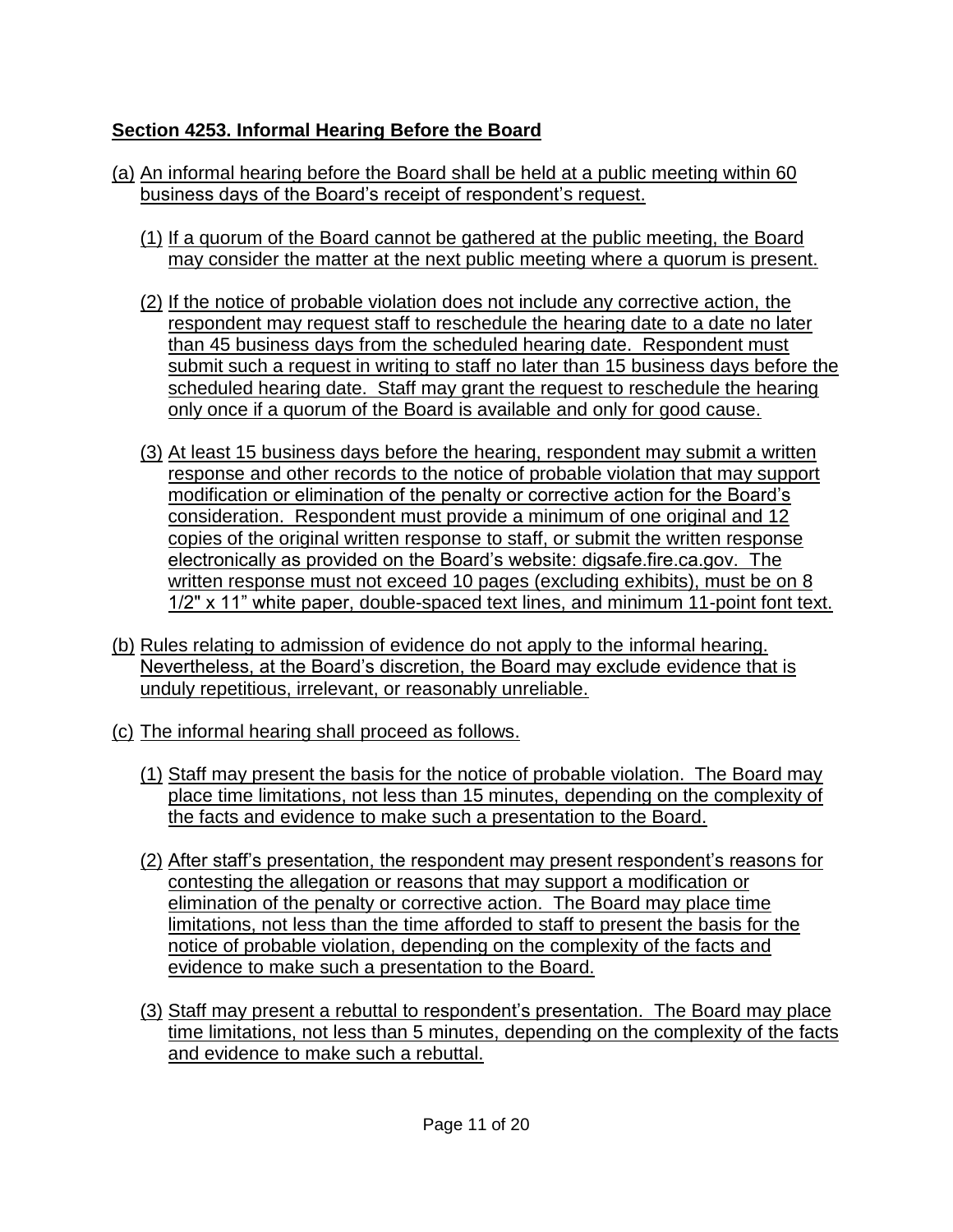- (4) Respondent may present a rebuttal to staff's rebuttal. The Board may place time limitations, not less than the time afforded to staff to present a rebuttal to respondent's presentation, depending on the complexity of the facts and evidence to make such a rebuttal.
- (5) The Board may pose questions to staff, respondent, or other witnesses or experts.
- (d) At sole cost to the respondent, the respondent may arrange for a stenographer or court reporter to transcribe the informal hearing if transcription by a stenographer or court reporter is feasible at the hearing, and the respondent notifies staff at least 15 business days in advance of the hearing. Respondent shall submit a complete copy of the transcript to the Board.
- (e) The Board shall issue a decision or recommendation at the informal hearing or thereafter within 45 business days of the informal hearing, or at the next public meeting where a quorum of the Board is present. The Board shall adopt a written decision or recommendation at the informal hearing or subsequent public meeting. The Board's decision is effective upon the adoption of the written decision or a later date as may be provided in the written decision.

NOTE: Authority cited: Section 4216.22, Government Code. Reference: Sections 4216.6, 4216.12, 4216.19, and 11120, Government Code.

# **Section 4254. Hearing Before an Administrative Law Judge**

- (a) If a respondent, under the jurisdiction of the Board pursuant to Government Code section 4216.6, subdivision (e), requests a hearing before an administrative law judge under section 4252, subdivision (a)(4), the hearing shall be conducted pursuant to chapters 4.5 and 5 of part 1 of division 3 of title 2 of the Government Code (commencing with sections 11400 and 11500) and California Code of Regulations, title 1, section 1000 et seq., and shall be subject to the following:
	- (1) At the Board's discretion, the hearing may be recorded electronically instead of by a stenographer or court reporter.
	- (2) The Board may recover costs as provided under California Code of Regulations, title 1, section 1042.
		- (A) Board staff may request the administrative law judge, as part of the proposed decision, to direct a respondent found to have committed a violation of the Act or this division to pay to the Board all reasonable costs of investigation and prosecution of the case, including attorney's fees. The Board may not recover costs incurred at the hearing.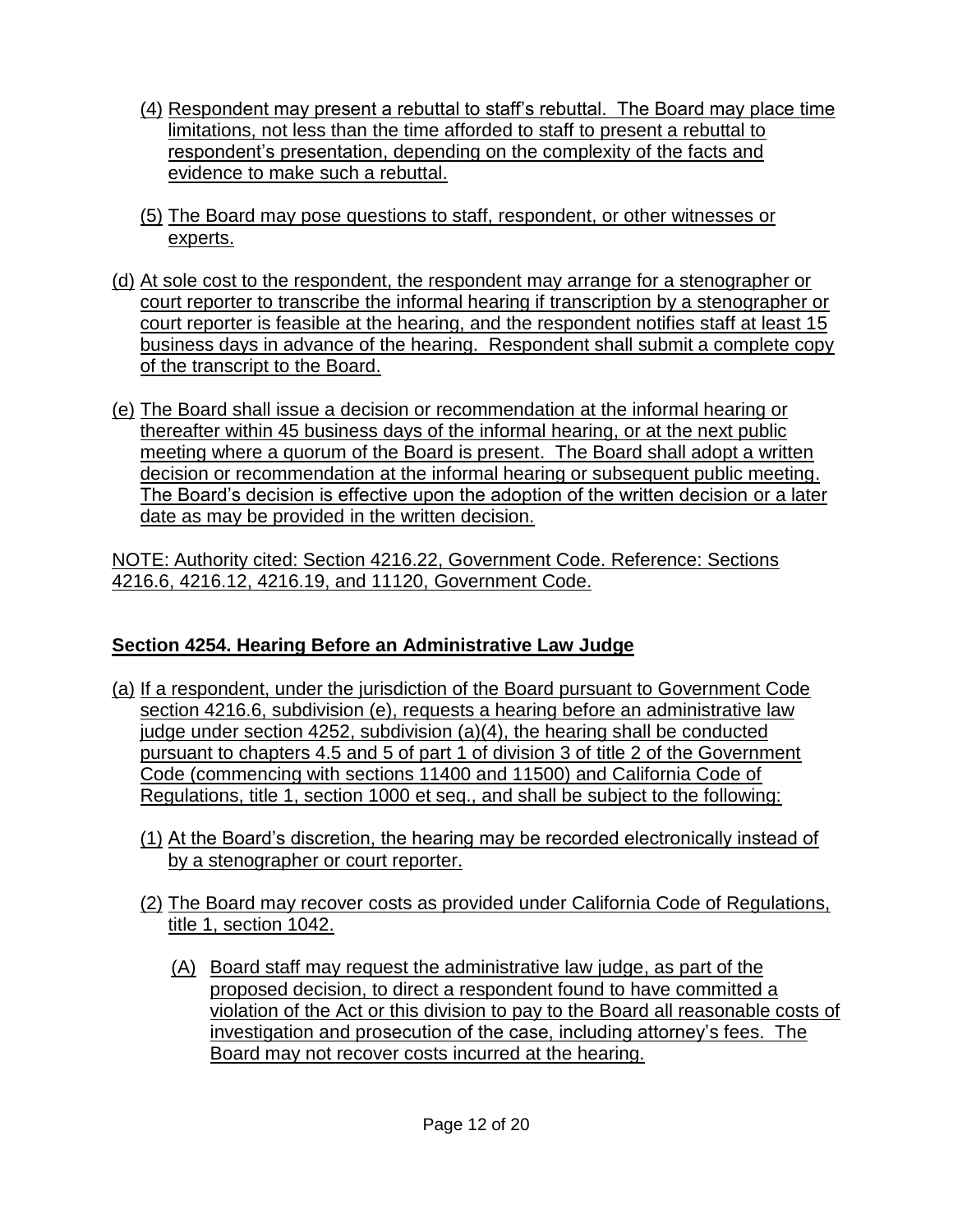- (B) A certified copy of the actual costs, or a good faith estimate of costs where actual costs are not available, signed by the Board's Executive Officer or legal counsel, shall be prima facie evidence of reasonable costs of investigation and prosecution of the case.
- (C) Upon Board staff's request under paragraph (A), the administrative law judge shall make a proposed finding of the amount of reasonable costs of investigation and prosecution of the case. The administrative law judge shall set forth the basis for the finding in the proposed decision, and shall consider all of the following in making the proposed finding:
	- (i) Assessment of full costs will unfairly penalize the respondent who has committed a violation, but who has used the hearing process to obtain dismissal of a charge of another violation or a reduction in the severity of the sanction.
	- (ii) Respondent's subjective good faith belief in the merits of respondent's position and whether the respondent has raised a colorable (appearance of plausibly valid) challenge to the proposed sanction.
	- (iii) Respondent demonstrated to the administrative law judge that the respondent cannot pay all or a portion of the costs, or that payment of the costs would cause an unreasonable financial hardship that cannot be remedied through a payment plan.
	- (iv)Investigation was disproportionately large in relation to the type and number of violations.
- (D) The Board may not increase the amount of the cost awarded by the administrative law judge. However, the Board may reduce or eliminate the amount of the cost awarded by the administrative law judge, or remand to the administrative law judge where the proposed decision fails to make a finding on costs requested by Board staff pursuant to paragraph (A).
- (E) Costs are payable 120 days after the effective date of the Board's decision, unless otherwise provided for by the administrative law judge or if the date for payment is extended by the Board.
- (F) Where an order for recovery of costs is issued and timely payment is not made as directed in the Board's decision, the Board may enforce the order for payment in any appropriate court. This right of enforcement shall be in addition to any other rights the Board may have as to any respondent directed to pay costs.
- (G) In any action for recovery of costs, proof of the Board's decision shall be conclusive proof of the validity of the order of payment and the terms for payment.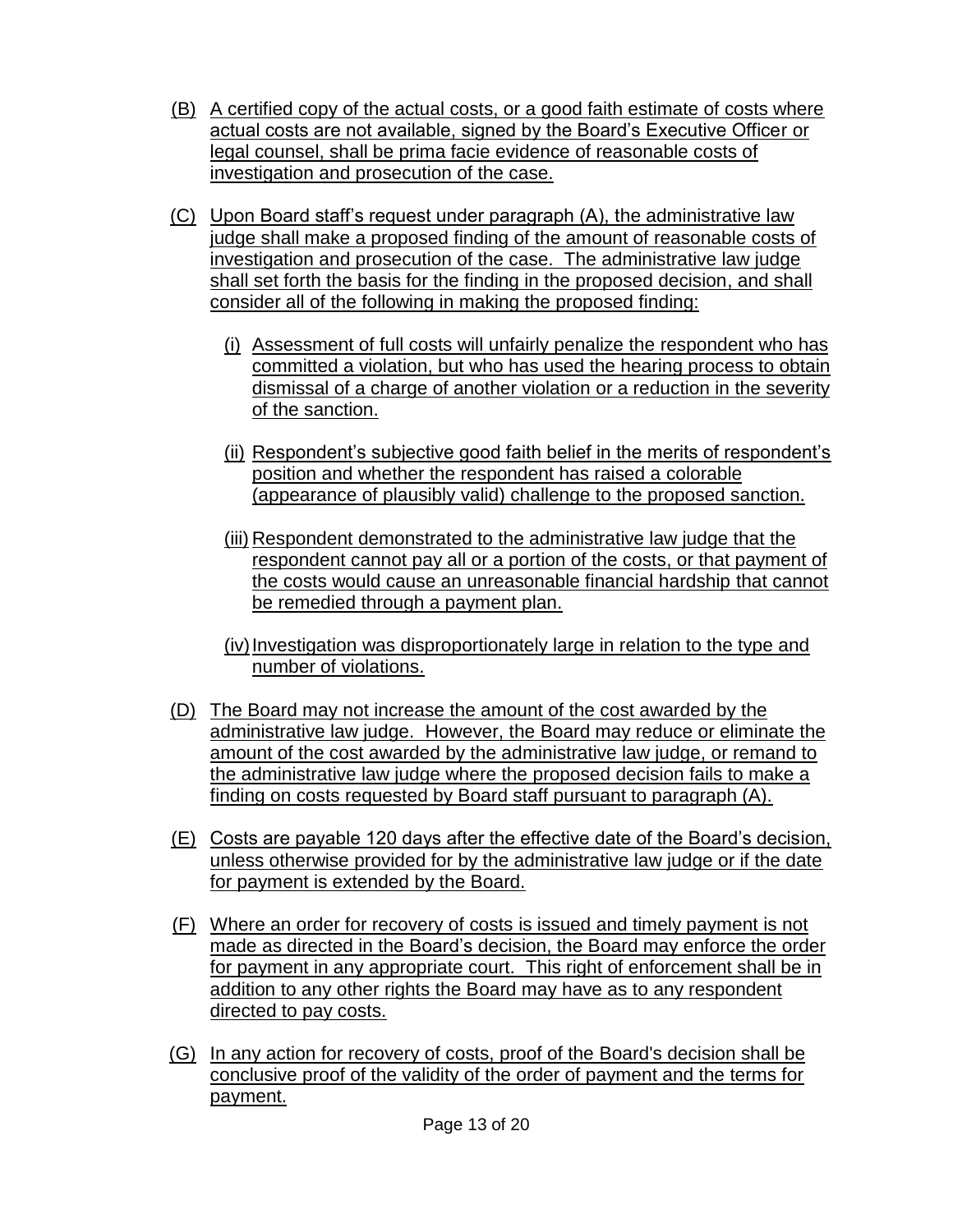(b) The Board shall act on the administrative law judge's proposed decision in accordance with Government Code section 11517, subdivision (c).

NOTE: Authority cited: Section 4216.22, Government Code. Reference: Sections 4216.6, 4216.12, 4216.16, 4216.19, 11120, 11400, 11500, and 11517, Government Code.

#### **Section 4255. Request for Reconsideration**

- (a) Respondent may request the Board to reconsider the Board's decision or recommendation issued pursuant to section 4252, subdivision (a)(2), or 4253. The request for reconsideration must be in writing and received by the Board within 30 days of the Board's decision or recommendation.
	- (1) The Board will not consider information or other records previously submitted to or received by the Board prior to the Board's decision or recommendation issued pursuant to section 4252, subdivision (a)(2), or 4253. The basis of the request for reconsideration must be that there is relevant new evidence which, in the exercise of reasonable diligence, could not have been presented at the time of the respondent's response or informal hearing on the matter.
	- (2) The Board may grant or deny, in whole or in part, a request for reconsideration without further proceedings. The Board shall issue a decision at a public meeting within 60 business days of the Board's receipt of respondent's request for reconsideration, or at the next public meeting where a quorum of the Board is present. At that public meeting or thereafter, within 45 business days or at the next public meeting where a quorum of the Board is present, the Board shall adopt a written decision on respondent's request for reconsideration. The Board's decision on the request for reconsideration is effective upon the adoption of the written decision or a later date as may be provided in the written decision.
	- (3) The Board shall notify respondent in writing of the date, time, and location of any public meeting held under this subdivision at least 20 business days before the public meeting. The Board shall also notify respondent in writing of the Board's decision on the request for reconsideration within 2 business days of the Board's decision.
	- (4) The filing of a request for reconsideration stays the payment of any assessed penalty, but does not stay any order for corrective action unless specified otherwise by the Board in the Board's written decision under section 4252, subdivision (a)(2), or 4253.
- (b) Respondent may request the Board to reconsider the Board's decision issued pursuant to section 4254. The request for reconsideration must be in writing and received by the Board within 5 days of the date of the Board's decision, and shall be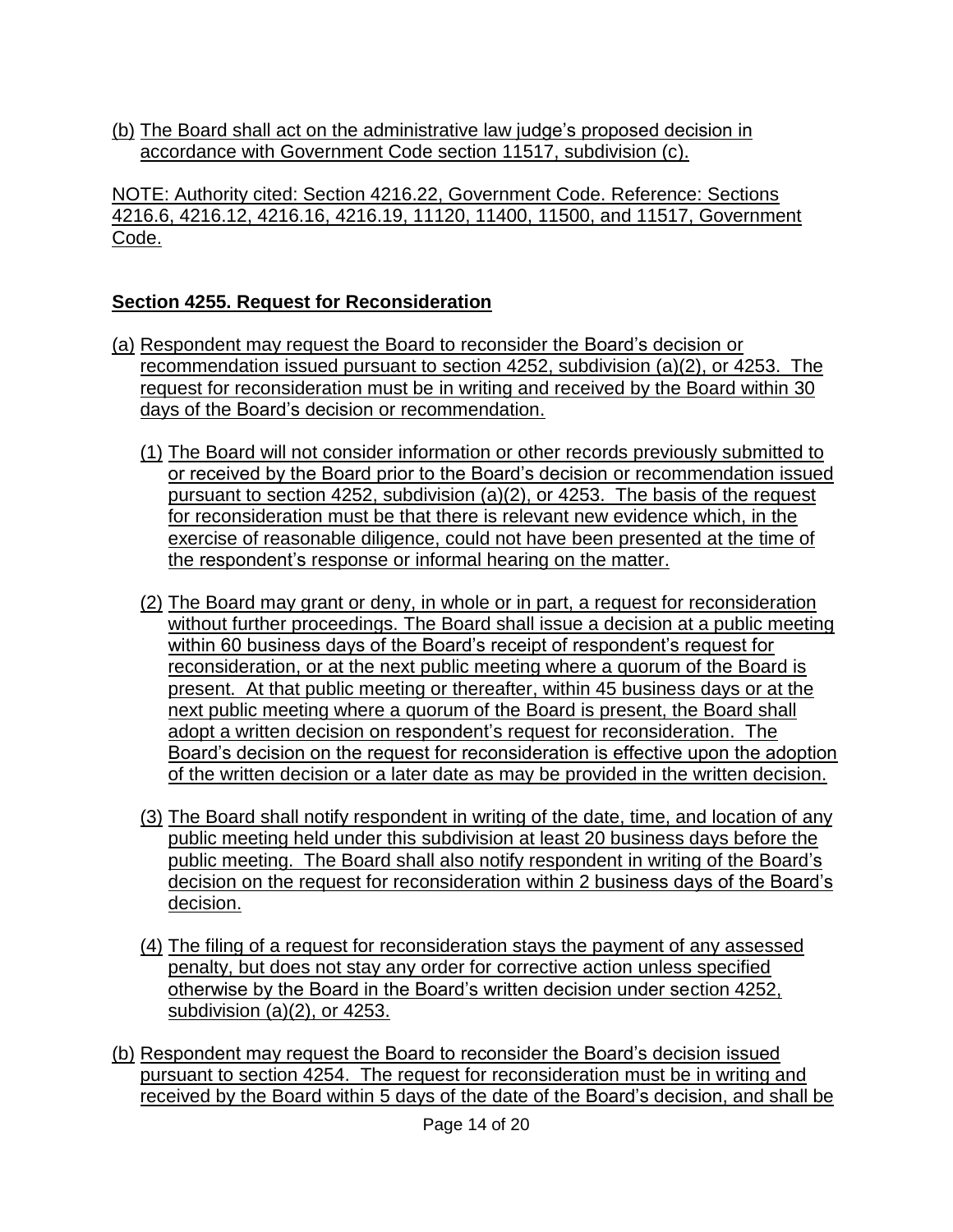administered in accordance with Government Code section 11521 and California Code of Regulations, title 1, section 1050.

(1) The Board shall notify respondent in writing of the date, time, and location of any public meeting held under this subdivision at least 10 days before the public meeting. The Board shall also notify respondent in writing of the Board's decision on the request for reconsideration within 2 business days of the Board's decision.

NOTE: Authority cited: Section 4216.22, Government Code. Reference: Sections 4216.6, 4216.12, 4216.19, 11120, 11400, 11500, and 11521 Government Code.

# **Section 4256. Payment of Penalty and Compliance with Order for Corrective Action**

- (a) If the respondent is under the jurisdiction of the Board pursuant to Government Code section 4216.6, subdivision (e), the respondent must pay any Board ordered penalty within 30 days of the Board's decision unless specified otherwise in the decision. Payment shall be made by certified check or money order payable to "Safe Energy Infrastructure and Excavation Fund – Enforcement Account" and sent to: California Underground Facilities Safe Excavation Board, 2251 Harvard Street, Suite 400, Sacramento, California 95815.
- (b) If the respondent is under the jurisdiction of the Board pursuant to Government Code section 4216.6, subdivision (e), the respondent must comply with any order for corrective action within the timeframe specified in the Board's decision.
- (c) If, pursuant to Government Code section 4216.6, subdivision (c), the respondent is under the jurisdiction of the Registrar of Contractors of the Contractors State License Board, the Public Utilities Commission, or the Office of the State Fire Marshal, the respondent shall pay any penalty or comply with any corrective action as may be ordered by the respective state agency with jurisdiction over the respondent. Payment shall be made by certified check or money order payable to "Safe Energy Infrastructure and Excavation Fund – Enforcement Account" and sent to: California Underground Facilities Safe Excavation Board, 2251 Harvard Street, Suite 400, Sacramento, California 95815.
- (d) If the respondent fails to pay the full amount of the penalty in accordance with this section, the matter may be referred to the Attorney General to enforce the penalty, including any interest and costs, in a civil action in the appropriate court.

NOTE: Authority cited: Section 4216.22, Government Code. Reference: Sections 4216.6, 4216.12, 4216.19, and 4216.24, Government Code.

## **Section 4257. Valid and Current Contact Information**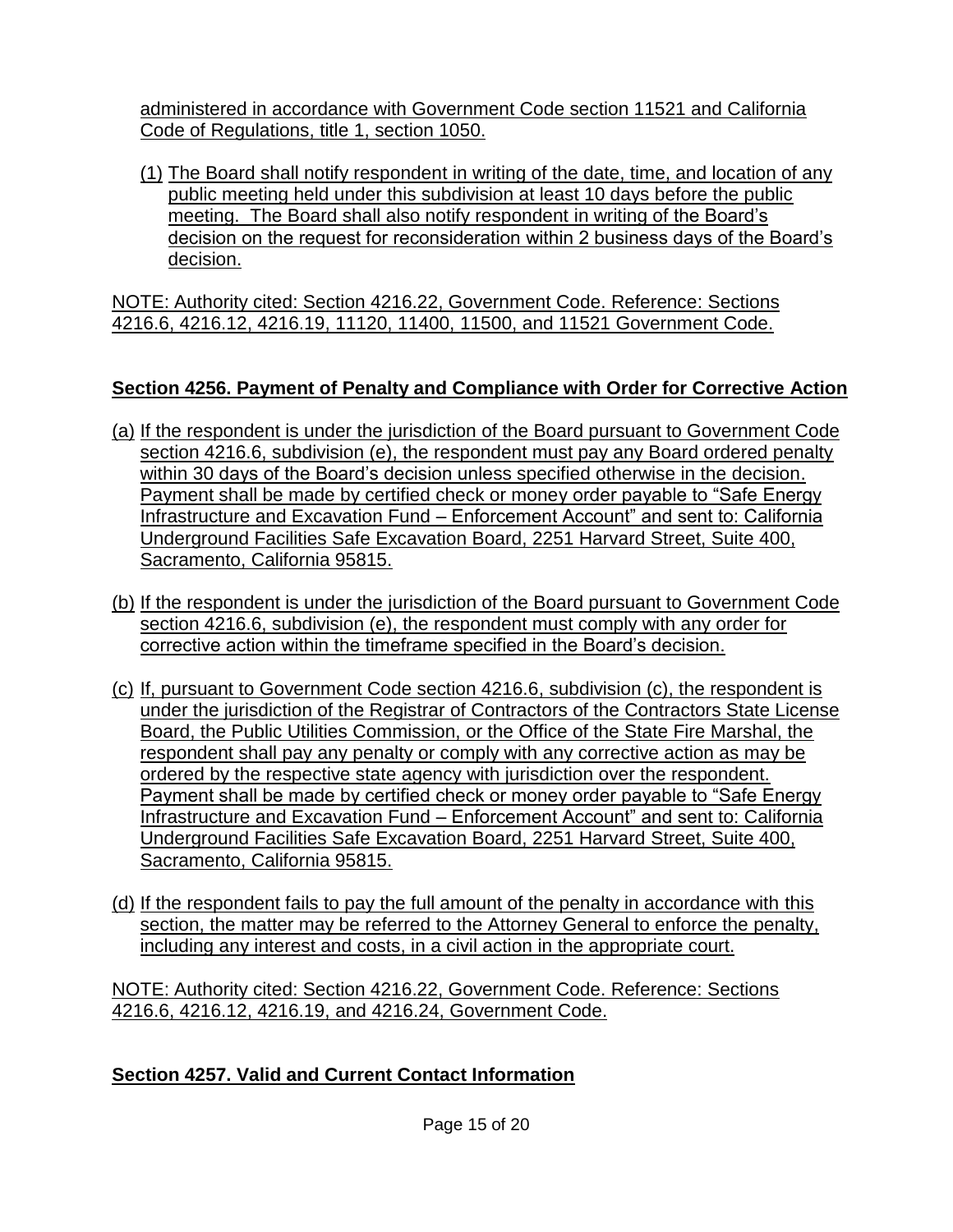Respondent shall maintain valid and current phone number, email, and mailing or business address with the Board and promptly notify the Board of any changes to the phone number, email, and mailing or business address.

NOTE: Authority cited: Section 4216.22, Government Code. Reference: Sections 4216.6, 4216.12, 4216.19, 11400, and 11500, Government Code.

# **Section 4258. Ex Parte Communication**

Ex parte communication with any Board member or staff regarding the substance of the matter is prohibited from the date of the notice of probable violation until the Board issues a written decision or recommendation, and from the date a request for reconsideration (if any) is filed until the Board issues a written decision on the request for reconsideration. However, ex parte communication with staff regarding procedural issues, such as scheduling a hearing, is permitted.

NOTE: Authority cited: Section 4216.22, Government Code. Reference: Sections 4216.6, 4216.12, 4216.19, 11400, and 11500, Government Code.

## **Chapter 4. Area of Continual Excavation Article 1. General**

# **Section 4300. Effective Date**

This chapter is effective beginning July 1, 2020.

NOTE: Authority cited: Sections 4216.10, 4216.11, and 4216.22, Government Code. Reference: Sections 4216.10 and 4216.12, Government Code.

#### **Chapter 4. Area of Continual Excavation Article 2. Onsite Meeting and Plan to Manage Area of Continual Excavation – Agricultural Operations**

## **Section 4350. Locate and Field Mark for Agricultural Operations Near High Priority Subsurface Installations**

- (a) Prior to the onsite meeting under section 4302, the operator shall provide a response to the excavator pursuant to Government Code section 4216.3, subdivision (a).
	- (1) If the operator locates and field marks within the area delineated for excavation as provided in Government Code section 4216.3, subdivision (a)(1)(A)(i), the excavator and operator shall agree to the method to be used under the guidelines in Appendix B of the "Guidelines for Operator Facility Field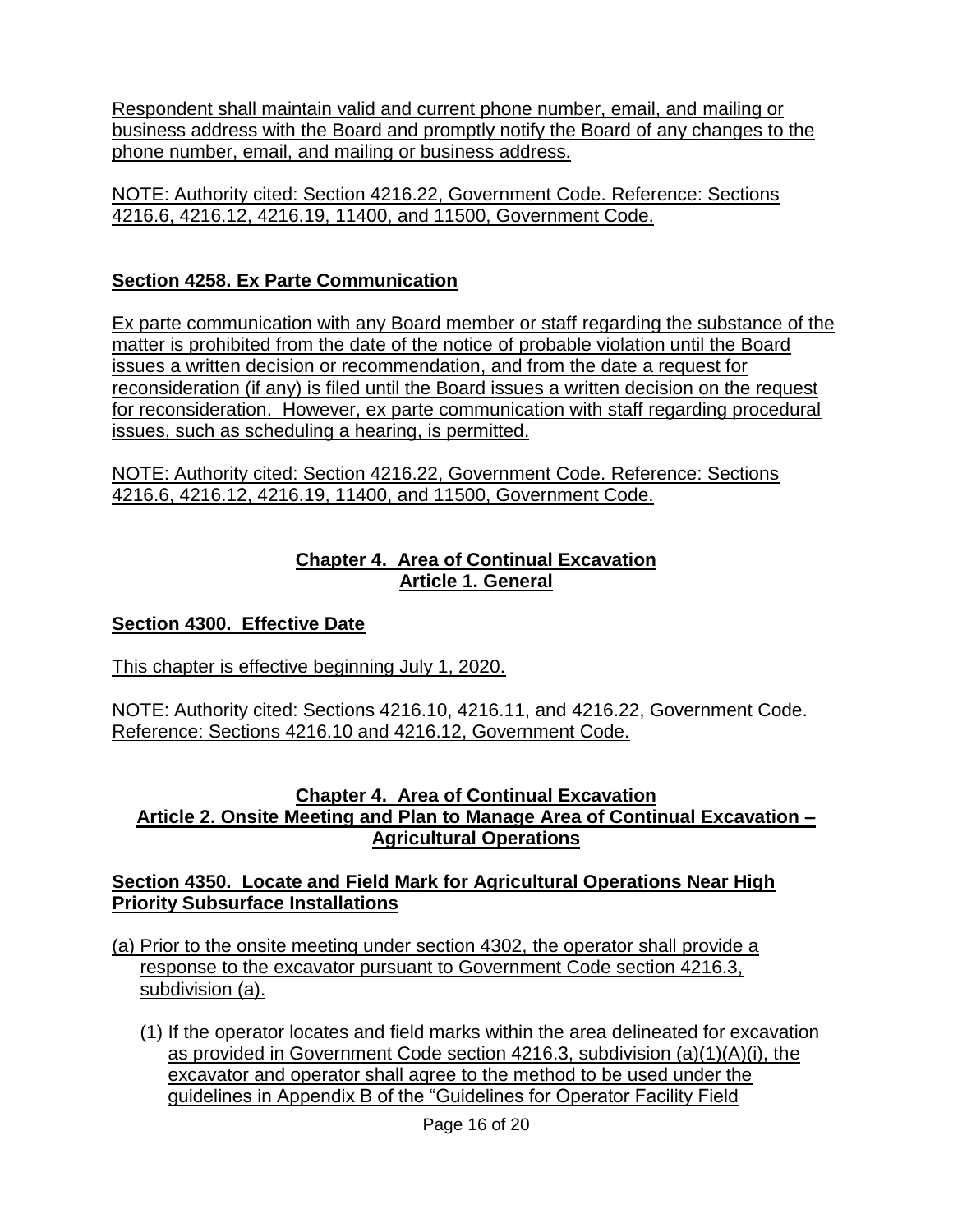Delineation" published in the most recent version of the Best Practices guide of the Common Ground Alliance and in conformance with the uniform color code of the American Public Works Association as provided in Government Code section 4216, subdivision (n).

NOTE: Authority cited: Sections 4216.11 and 4216.22, Government Code. Reference: Sections 4216, 4216.3, 4216.10 and 4216.12, Government Code.

## **Section 4351. Onsite Meeting and Plan for Agricultural Operations Near High Priority Subsurface Installations**

- (a) An onsite meeting for agricultural operations near a high priority subsurface installation held pursuant to Government Code section 4216.10, subdivision (c)(1), must take place at the parcel of real property where the high priority subsurface installation is present. The onsite meeting must be held at a mutually agreed upon date and time that does not unreasonably disrupt the excavator's or operator's business operations.
- (b) The excavator, which may be the real property owner or lessee, and the operator must attend the onsite meeting.
	- (1) The onsite meeting must include the excavator or the excavator's authorized representative with the following knowledge and authority:
		- (A) Knowledge of the agricultural operations that will occur in the area of continual excavation during the period of time the continual excavation ticket is valid under Government Code section 4216.10, subdivision (d). Excavator must be prepared at the onsite meeting with all relevant information concerning the agricultural operations that will occur in the area of continual excavation.
		- (B) Authority to develop and agree to an area of continual excavation plan by completing the Area of Continual Excavation Agreement (Agricultural Operations).
	- (2) The onsite meeting must include the operator or the operator's authorized representative with the following knowledge and authority:
		- (A) Knowledge of the location of the high priority subsurface installation, such as a superintendent, supervisor, or engineer. Operator must be prepared at the onsite meeting with all relevant information concerning the location of the high priority subsurface installation in the area of continual excavation.
		- (B) Authority to develop and agree to an area of continual excavation plan by completing the Area of Continual Excavation Agreement (Agricultural Operations).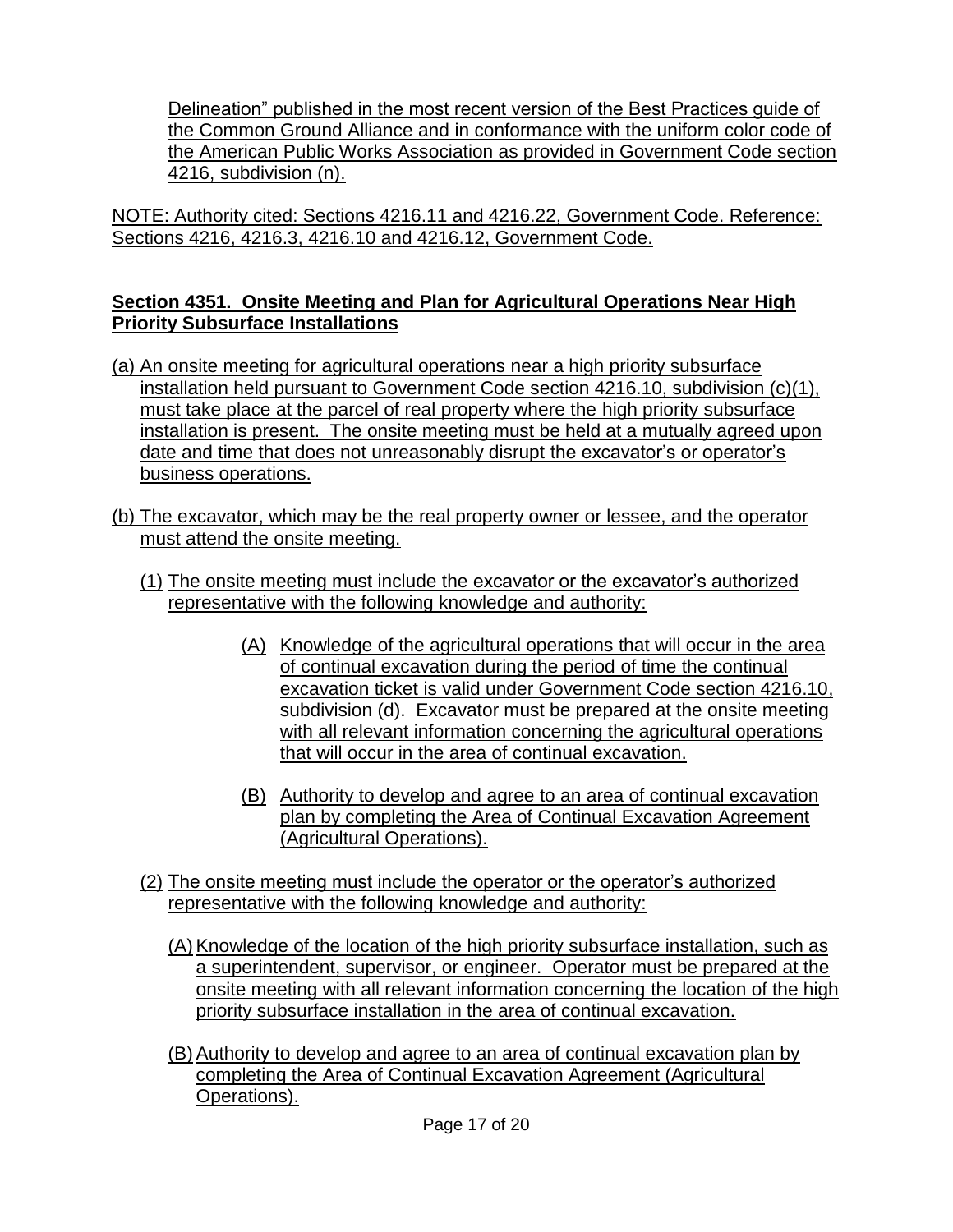- (3) The excavator and operator must complete the Area of Continual Excavation Agreement (Agricultural Operations).
- (c) Excavator must be aware of the exact location of the high priority subsurface installations in conflict with the excavation pursuant to Government Code section 4216.4.
	- (1) If the operator's understanding of the exact location of the high priority subsurface installation is contrary to the excavator's understanding, the operator must demonstrate that the high priority subsurface installation is in conflict with the excavation, and excavation activities within a specified distance from each side of the high priority subsurface installation may cause damage to the high priority subsurface installation, by any of the following methods:
		- (A) Provide documentation indicating the exact location of the high priority subsurface installations.
		- (B) Expose the high priority subsurface installations within the tolerance zone at a date and time, in a manner, and with the hand tool or vacuum excavation device agreed upon by the excavator and operator.

NOTE: Authority cited: Sections 4216.11 and 4216.22, Government Code. Reference: Sections 4216.10 and 4216.12, Government Code.

#### **Chapter 4. Area of Continual Excavation Article 3. Onsite Meeting and Plan to Manage Area of Continual Excavation – Flood Control Facilities**

#### **Section 4360. Locate and Field Mark for Continual Excavation on Flood Control Facilities Near High Priority Subsurface Installations**

- (a) Prior to the onsite meeting under section 4351, the operator shall provide a response to the excavator pursuant to Government Code section 4216.3, subdivision (a).
	- (1) If the operator locates and field marks within the area delineated for excavation as provided in Government Code section 4216.3, subdivision (a)(1)(A)(i), the excavator and operator shall agree to the method to be used under the guidelines in Appendix B of the "Guidelines for Operator Facility Field Delineation" published in the most recent version of the Best Practices guide of the Common Ground Alliance and in conformance with the uniform color code of the American Public Works Association as provided in Government Code section 4216, subdivision (n).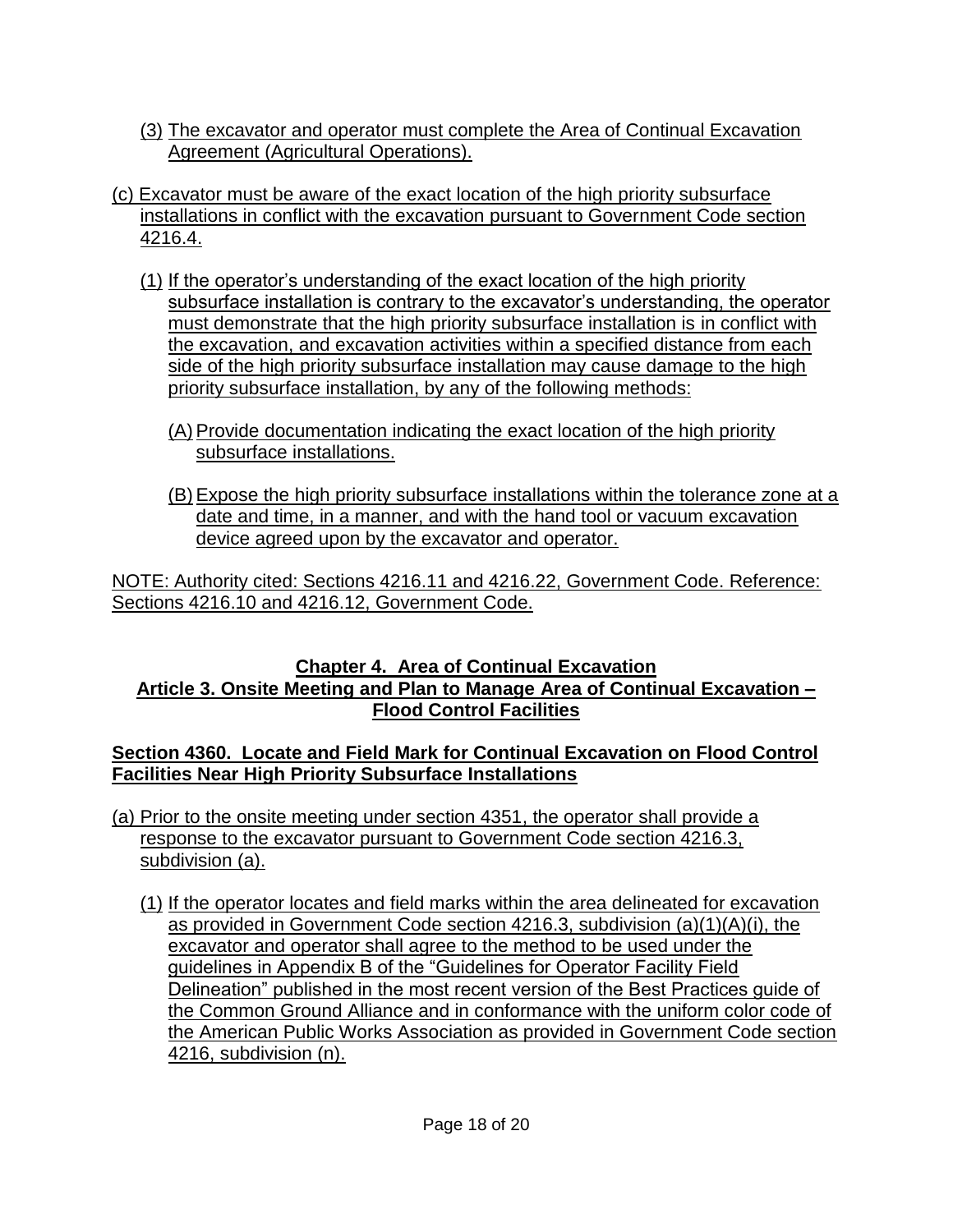NOTE: Authority cited: Sections 4216.11 and 4216.22, Government Code. Reference: Sections 4216, 4216.3, 4216.10, and 4216.12, Government Code.

#### **Section 4361. Onsite Meeting and Plan for Continual Excavation on Flood Control Facilities Near High Priority Subsurface Installations**

- (a) An onsite meeting for continual excavation on flood control facilities near a high priority subsurface installation held pursuant to Government Code section 4216.10, subdivision (c)(1), must take place at the parcel of real property where the high priority subsurface installation is present. The onsite meeting must be held at a mutually agreed upon date and time that does not unreasonably disrupt the excavator's or operator's business operations.
- (b) The excavator, which may be the real property owner or lessee, and the operator must attend the onsite meeting.
	- (1) The onsite meeting must include the excavator or the excavator's authorized representative with the following knowledge and authority:
		- (A) Knowledge of continual excavation that will occur on the flood control facilities during the period of time the continual excavation ticket is valid under Government Code section 4216.10, subdivision (d). Excavator must be prepared at the onsite meeting with all relevant information concerning the continual excavation that will occur on the flood control facilities.
		- (B) Authority to develop and agree to an area of continual excavation plan by completing the Area of Continual Excavation Agreement (Flood Control Facilities).
	- (2) The onsite meeting must include the operator or the operator's authorized representative with the following knowledge and authority:
		- (A) Knowledge of the location of the high priority subsurface installation, such as a superintendent, supervisor, or engineer. Operator must be prepared at the onsite meeting with all relevant information concerning the location of the high priority subsurface installation in the area of continual excavation.
		- (B) Authority to develop and agree to an area of continual excavation plan by completing the Area of Continual Excavation Agreement (Flood Control Facilities).
	- (3) The excavator and operator must complete the Area of Continual Excavation Agreement (Flood Control Facilities).